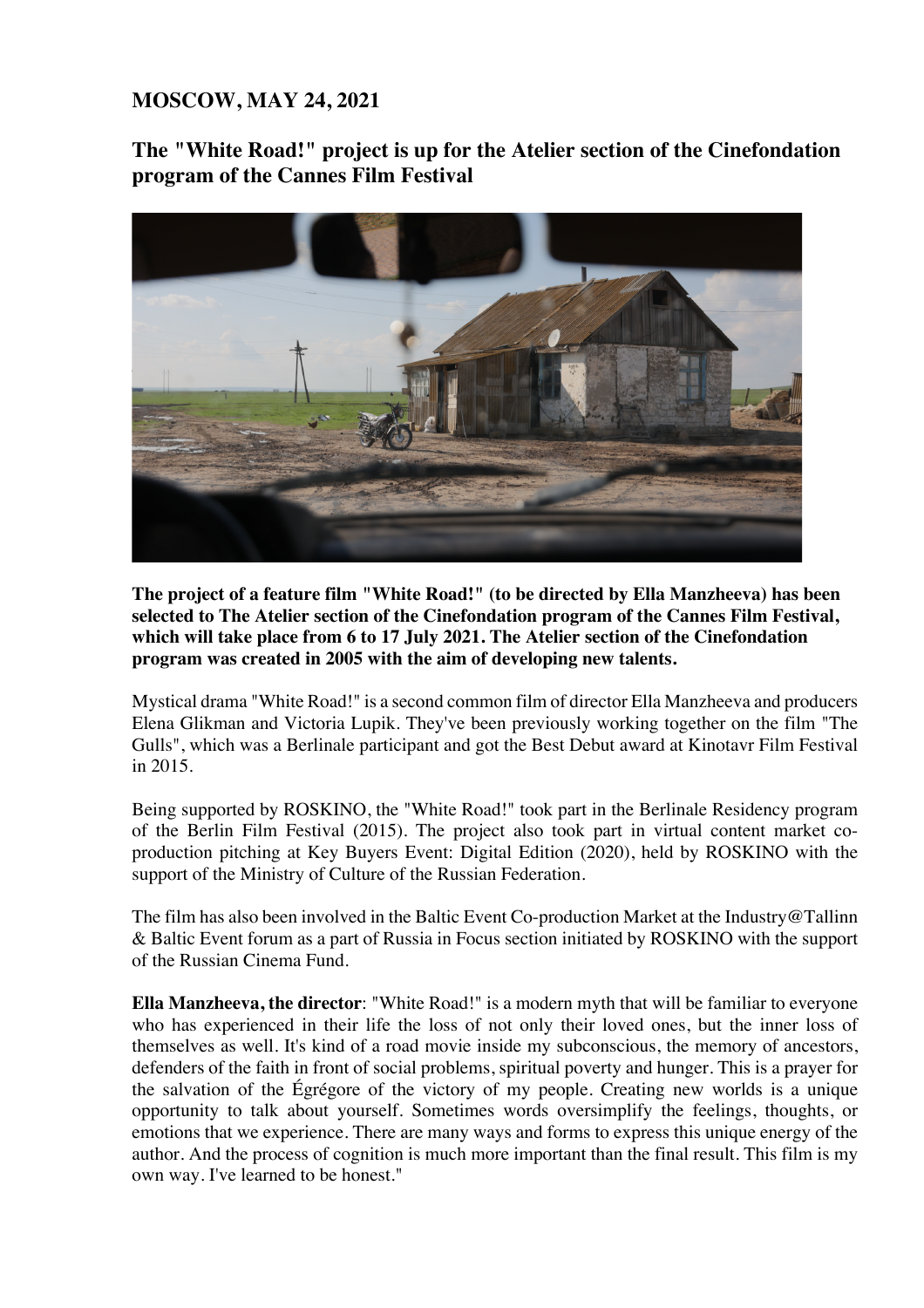**Victoria Lupik, the producer**: "The idea of "White Road!" has been around for over 7 years. Through this time, we were constantly developing the project: we edited the script, looked for coproduction partners, created a biography for the film. Even at the pre-production stage, the project is already known not only in our country, but in other countries as well, as we have taken part in the pitching sessions of several major film festivals. By now we already have a support of the Ministry of Culture of the Russian Federation, Mongolian and French co-producers and terms of production are already set. As a result, we submitted the film to several funds in search of additional funding. Now we need to find a sales agent and a distributor and develop the festival strategy. We hope that participation in L'Atelier will help us achieve these goals."

**Elena Glikman, the producer**: "White Road!" is the first Russian film in 15 years to be selected for L'Atelier. Films included in such programs acquire a high status, arouse the interest of the professional world community, and are in the lights of special attention of the press. I'm saying it with confidence, as we've had a similar experience with Ella Manzheeva's previous film "The Gulls", which has been a participant of several business programs – from pitching to works-inprogress. This helped the film to be selected for the Forum program of the Berlin Film Festival and contributed to its festival journey around the world: Karlovy Vary, Tallinn, Warsaw, Los Angeles, Brisbane, Edinburgh and many others. "The Gulls" had over 300 publications on the pages of the world mass media".

**Evgenia Markova, head of ROSKINO**: "The development of co-production is in focus of the state's attention in Russia today, with bunch of measures made to support such projects on a regular basis. Being supported by the Ministry of Culture of the Russian Federation, ROSKINO is actively developing the co-production education, attracting international experts. It should be noted that the Russian industry already has a number of successful projects created in co-production with international partners – these are universal stories that are understandable and interesting to the foreign audience. I'm sure that the "White Road!" has a great festival potential, and the film will find its audience."

### **ABOUT THE FILM**

### "**WHITE ROAD!**" **feature film**

Aldar hadn't been at homeplace for ten years. He is living in a big city now, being a voice of its countless streets. When his mother disappears in the steppe, he rushes back to find her. They will have to get to know each other again and go through the path that they did not have time to go through while she was still alive.

Genre – mystical drama Scriptwriter – Ella Manzheeva Director – Ella Manzheeva Director of photography – Ekaterina Orlovskaya Co-producers – Ariunaa Tserenpil "Guru Media" (Mongolia), Valentin LeBlanc "Black Boat Pictures" (France), Valentin LeBlanc and Dolphin Dewes "White Boat Pictures" (Belgium) Producers – Elena Glikman, Victoria Lupik Production – Telesto Film Company, Anniko Films Company Supported by the Ministry of Culture of the Russian Federation

## **Project development history**